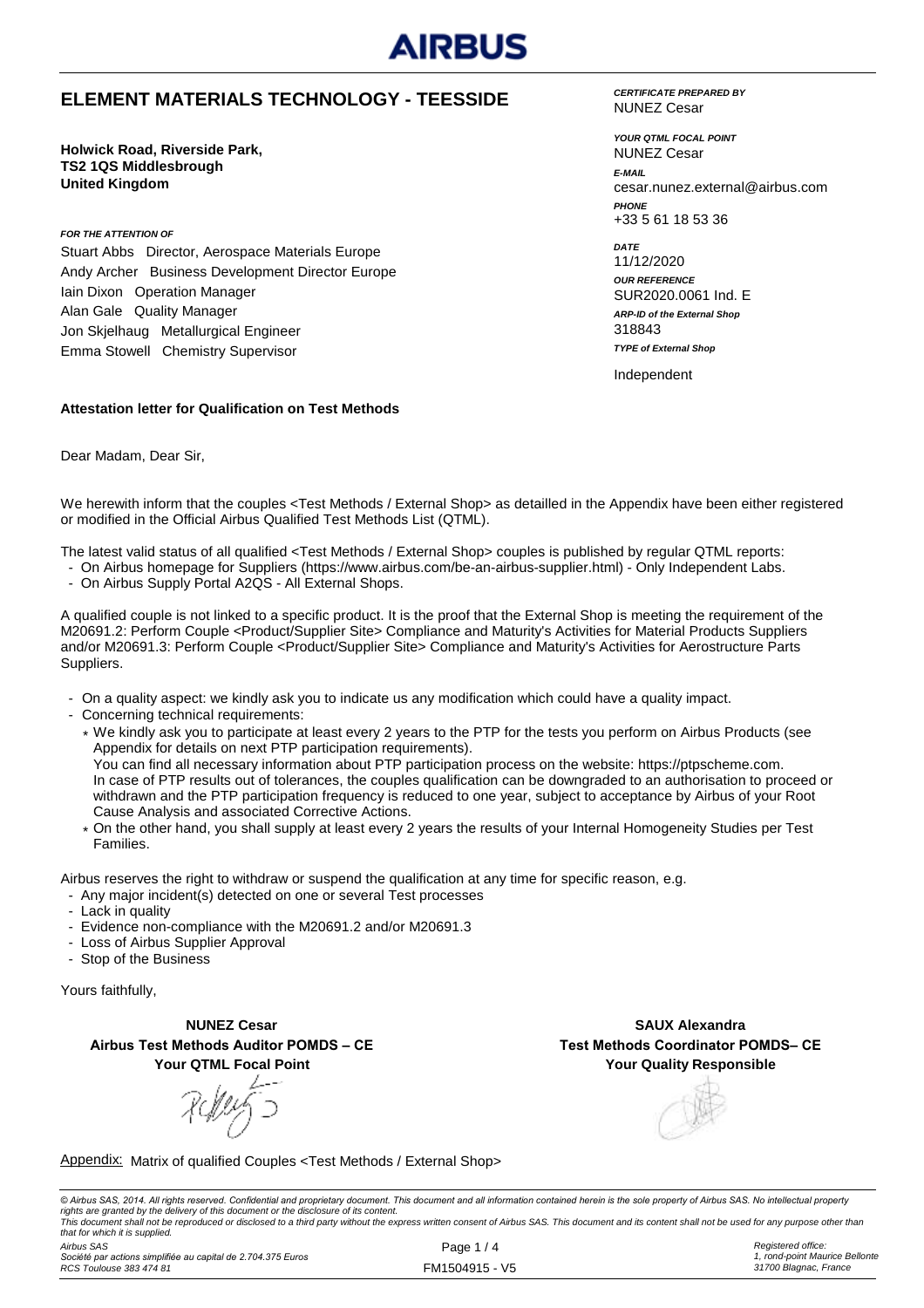# **AIRBUS**

# **APPENDIX: Matrix of qualified Couples <Test Methods / External Shop>**

#### **We hereby declare the External Shop:**

## **ELEMENT MATERIALS TECHNOLOGY - TEESSIDE**

Holwick Road, Riverside Park, TS2 1QS Middlesbrough United Kingdom

#### *CERTIFICATE PREPARED BY* NUNEZ Cesar *DATE* 11/12/2020 *OUR REFERNCE* SUR2020.0061 Ind. E 318843 *ARP-ID of the External Shop*

Independent *TYPE of External Shop*

**Qualified or Authorised to proceed for the following Test processes:**

| Test<br>Standard(s) * | <b>Test label</b>                                                                                                          | Complex. | Qualif.<br><b>Status</b> | <b>Next PTP</b><br>part. ** | QCS Ref. | Remark                                                 |
|-----------------------|----------------------------------------------------------------------------------------------------------------------------|----------|--------------------------|-----------------------------|----------|--------------------------------------------------------|
| ASTM A262             | Standard practices for detecting<br>susceptibility to intergranular attack in<br>austenitic stainless steels               | Low      | Qualified                |                             |          | <b>Austentic and Duplex Stainless</b><br><b>Steels</b> |
| ASTM A604             | <b>Standard Practice for Macroetch</b><br><b>Testing of Consumable Electrode</b><br><b>Remelted Steel Bars and Billets</b> | Low      | Qualified                |                             |          | Fe-alloy                                               |
| ASTM B557             | Tension Testing Wrought and Cast<br>Aluminum- and Magnesium-Alloy<br>Products                                              | Low      | Qualified                | 2021                        |          |                                                        |
| ASTM E10              | <b>Standard Test Method for Brinell</b><br><b>Hardness of Metallic Materials</b>                                           | Low      | Qualified                | 2021                        |          |                                                        |
| <b>ASTM E1077</b>     | Standard test methods for estimating<br>the depth of decarburization of steel<br>specimens                                 | Low      | Qualified                |                             |          | Fe-alloy                                               |
| ASTM E112             | Determining average grain size                                                                                             | Low      | Qualified                | 2021                        |          |                                                        |
| ASTM E18              | <b>Standard Test Methods for Rockwell</b><br><b>Hardness of Metallic Materials</b>                                         | Low      | Qualified                | 2021                        |          |                                                        |
| <b>ASTM E21</b>       | Standard test methods for elevated<br>temperature tension tests of metallic<br>materials                                   | Low      | Qualified                | 2021                        |          |                                                        |
| <b>ASTM E3</b>        | Standard guide for preparation of<br>metallographic specimens                                                              | Low      | Qualified                |                             |          | Metallic materials                                     |
| ASTM E340             | Macroetching metals and alloys                                                                                             | Low      | Qualified                |                             |          | Metallic materials                                     |
| ASTM E384             | Microindentation hardness of materials                                                                                     | Low      | Qualified                | 2021                        |          | Metallic materials                                     |
| ASTM E407             | Microetching metals and alloys                                                                                             | Low      | Qualified                |                             |          | Metallic materials                                     |
| ASTM E45              | Determining the inclusion content of<br>steel                                                                              | Low      | Qualified                | 2022                        |          | Limited to methods A and D                             |
| ASTM E562             | Determining Volume Fraction by<br>Systematic Manual Point Count                                                            | Low      | Qualified                |                             |          |                                                        |
| <b>ASTM E8</b>        | Tension testing of metallic materials                                                                                      | Low      | Qualified                | 2021                        |          | Metallic materials                                     |
| ASTM E92              | Vickers Hardness and Knoop<br>Hardness of Metallic Materials                                                               | Low      | Qualified                | 2021                        |          |                                                        |
| ASTM E930             | Standard test methods for estimating<br>the largest grain observed in a<br>metallographic section (ALA grain size)         | Low      | Qualified                |                             |          |                                                        |
|                       |                                                                                                                            |          |                          |                             |          |                                                        |

*© Airbus SAS, 2014. All rights reserved. Confidential and proprietary document. This document and all information contained herein is the sole property of Airbus SAS. No intellectual property*  rights are granted by the delivery of this document or the disclosure of its content.<br>This document shall not be reproduced or disclosed to a third party without the express written consent of Airbus SAS. This document and *that for which it is supplied.*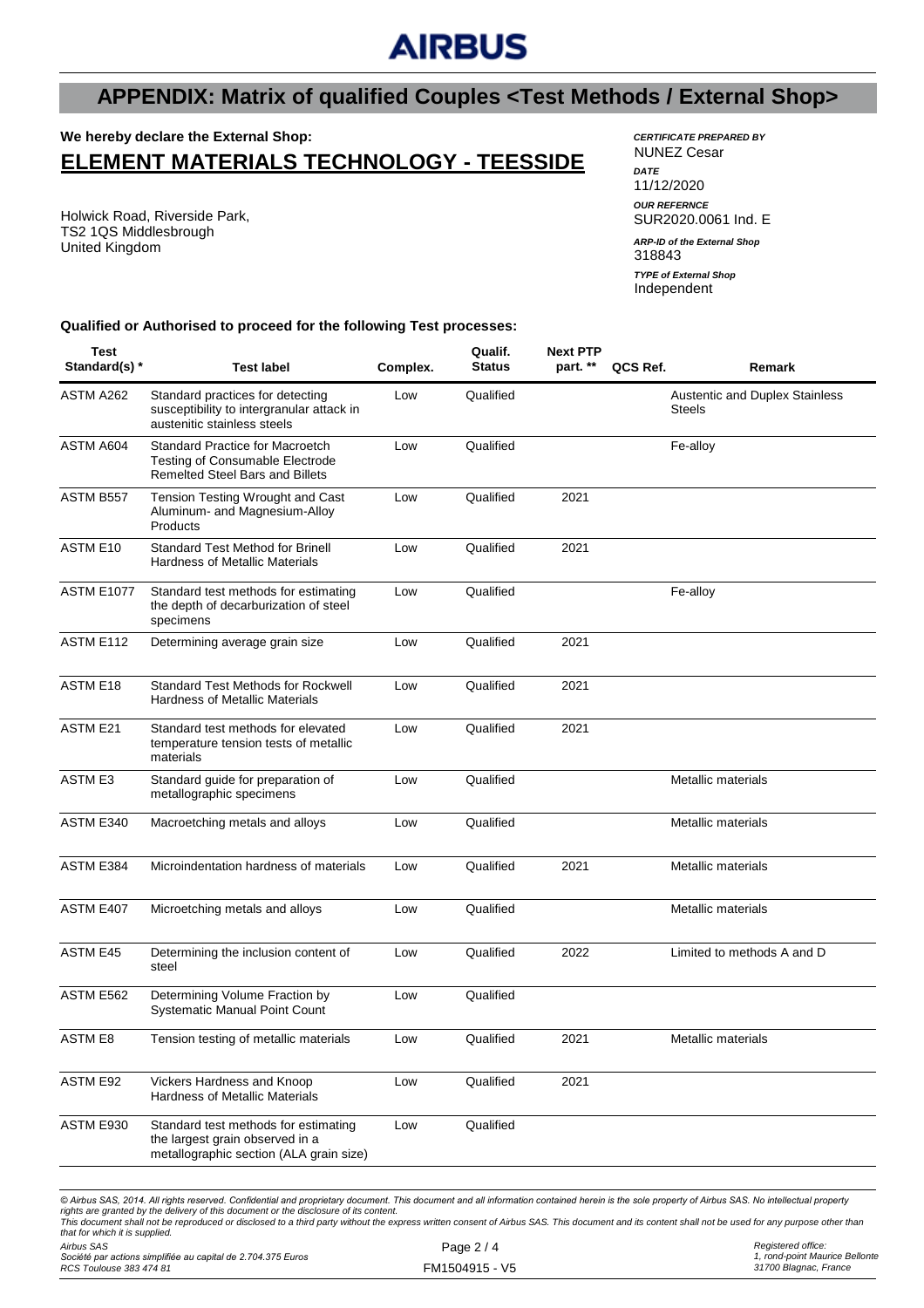# **AIRBUS**

## **APPENDIX: Matrix of qualified Couples <Test Methods / External Shop>**

### **We hereby declare the External Shop: ELEMENT MATERIALS TECHNOLOGY - TEESSIDE**

Holwick Road, Riverside Park, TS2 1QS Middlesbrough United Kingdom

#### *CERTIFICATE PREPARED BY* NUNEZ Cesar

*DATE* 11/12/2020 *OUR REFERNCE* SUR2020.0061 Ind. E 318843 Independent *ARP-ID of the External Shop TYPE of External Shop*

#### **Qualified or Authorised to proceed for the following Test processes:**

| <b>Test</b><br>Standard(s) * | <b>Test label</b>                                                                                                                                                                               | Complex. | Qualif.<br><b>Status</b>      | <b>Next PTP</b><br>part. ** | QCS Ref. | Remark                                                                                         |
|------------------------------|-------------------------------------------------------------------------------------------------------------------------------------------------------------------------------------------------|----------|-------------------------------|-----------------------------|----------|------------------------------------------------------------------------------------------------|
| EN 2002-1                    | Tensile testing at ambient temperature                                                                                                                                                          | Low      | Qualified                     | 2021                        |          | Metallic materials                                                                             |
| EN 2002-2                    | Tensile testing at elevated temperature                                                                                                                                                         | Low      | Qualified                     | 2021                        |          | Metallic materials                                                                             |
| EN 2003-9                    | Titanium and titanium alloys - Part 9:<br>Determination of surface<br>contamination (method A:<br>Micrographic examination / Method B:<br>Hardness testing)                                     | Low      | Qualified                     | 2022                        |          | Titanium                                                                                       |
| ISO 148-1<br>(low temp.)     | Charpy pendulum impact test (low<br>temperature)                                                                                                                                                | Low      | Qualified                     | 2021                        |          | Metallic materials                                                                             |
| ISO 148-1<br>(room temp.)    | Charpy pendulum impact test (ambient<br>temperature)                                                                                                                                            | Low      | Qualified                     | 2021                        |          | Metallic materials                                                                             |
| ISO 17639                    | Destructive tests on welds in metallic<br>materials - Macroscopic and<br>microscopic examination of welds                                                                                       | Low      | Qualified                     |                             |          | Metallic materials                                                                             |
| ISO 5173                     | Destructive tests on welds in metallic<br>materials - Bend tests                                                                                                                                | Low      | Qualified                     |                             |          | Weldments                                                                                      |
| ISO 6506                     | Metallic materials - Brinell hardness<br>test                                                                                                                                                   | Low      | Qualified                     | 2021                        |          |                                                                                                |
| ISO 6507                     | Metallic materials - Vickers hardness<br>test                                                                                                                                                   | Low      | Qualified                     | 2021                        |          |                                                                                                |
| ISO 6508                     | Metallic materials - Rockwell hardness<br>test                                                                                                                                                  | Low      | Qualified                     | 2021                        |          |                                                                                                |
| ISO 6892                     | Metallic materials - Tensile testing -<br>Part 1: Method of test at room<br>temperature / Part 2: Method of test at<br>elevated temperature / Part 3: Method<br>of test at low temperature      | Low      | Qualified                     | 2021                        |          | Metallic materials                                                                             |
|                              | Z_Combustion Analysis by combustion                                                                                                                                                             | None     | Qualified with<br>limitations | 2021                        |          | - C determination in refractory &<br>reactive metals & their alloys<br>according to ASTM E1941 |
|                              | Z_Combustion Analysis by combustion                                                                                                                                                             | None     | Qualified with<br>limitations | 2022                        |          | C, N, O determination in steel, Fe,<br>Ni & Co alloys according to ASTM<br>E1019               |
| Z_Corrosion                  | Corrosion                                                                                                                                                                                       | None     | Qualified                     |                             |          | <b>Austentic and Duplex Stainless</b><br><b>Steels</b>                                         |
| Z_ICP-AES                    | <b>ICP-AES</b>                                                                                                                                                                                  | Low      | Qualified with<br>limitations | 2021                        |          | Ti & Ti alloys by atomic emission<br>plasma spectometry according to<br><b>ASTM E2371</b>      |
| Z_IGF                        | Inert Gas Fusion                                                                                                                                                                                | Low      | Qualified with<br>limitations | 2021                        |          | - O & N determination in Ti alloys<br>according to ASTM E1409                                  |
|                              | © Airbus SAS, 2014. All rights reserved. Confidential and proprietary document. This document and all information contained herein is the sole property of Airbus SAS. No intellectual property |          |                               |                             |          |                                                                                                |

© Airbus SAS, 2014. All rights reserved. Confidential and proprietary document. This document and all information contained herein is the sole property of Airbus SAS. No intellectual property<br>rights are granted by the deli *that for which it is supplied.*

*Airbus SAS Société par actions simplifiée au capital de 2.704.375 Euros RCS Toulouse 383 474 81*